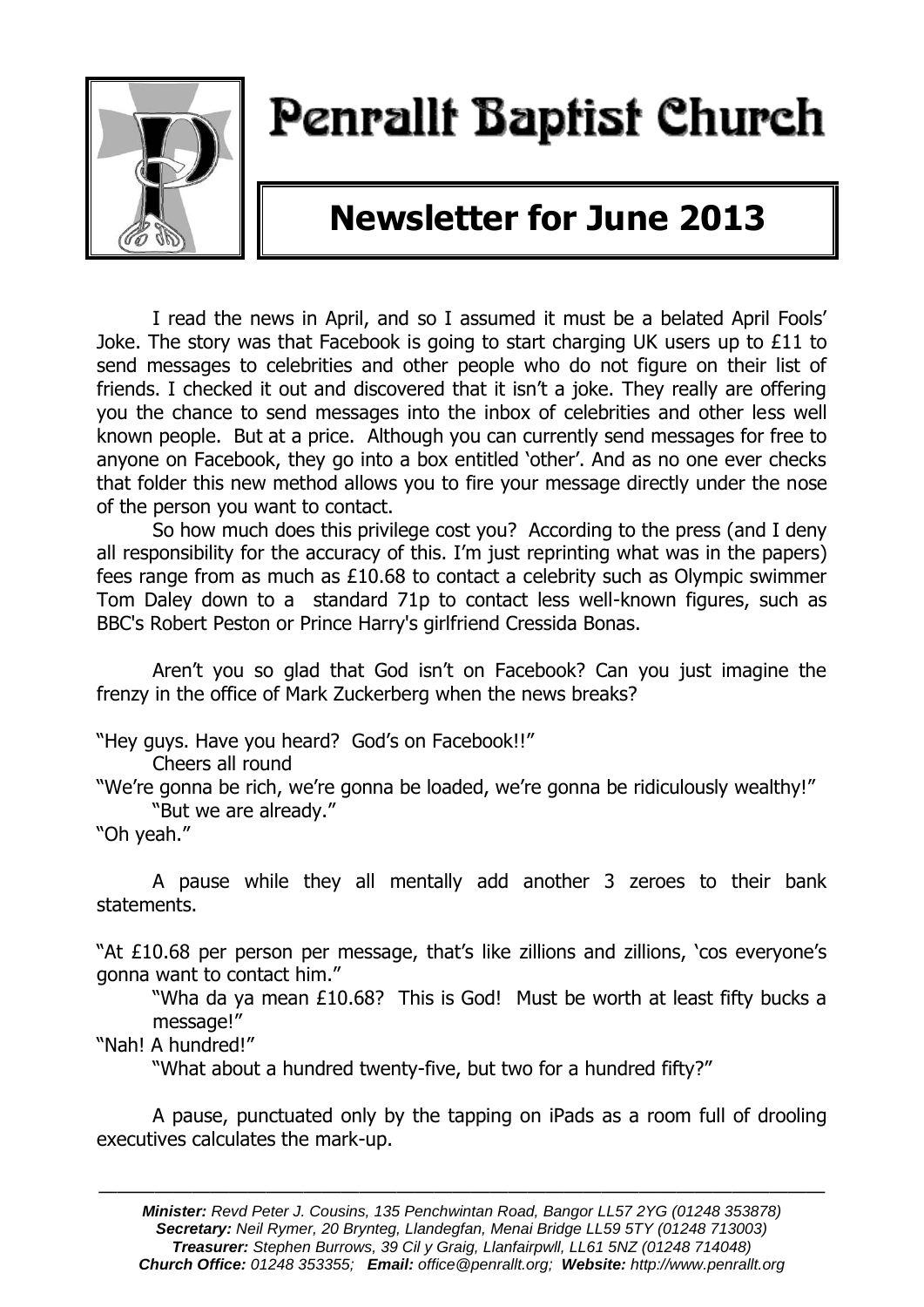"Wait a minute. The service is free to your friends."

"Yeah, so what?"

"Well won't everyone be, like, friends of God?"

Horrified silence as the orders for private jets are mentally cancelled.

"Nah! The whole of humanity can't be God's friends. I mean, would the world be in such a mess if they were?"

"But what if people start taking out lawsuits for discrimination? Like, asking why that other group are God's friends and they're not?"

"Could get messy."

"Yeah, but we can afford the lawyers. And we can always blame God."

"We're gonna have to make this exclusive. I mean, we don't what God on MySpace, or Google+ do we? Even if we have to cut the Almighty into the profits somehow, we've gotta make him sign an exclusive with us."

Then the reverie suddenly ends. Zuckerberg's iPhone pings and a message tells him that it was all a hoax. God was never on Facebook, and humanity will have to go back to the old-fashioned means of communication called prayer. And it's free. Apparently it's not so hard to be God's friend either. Seems the Son of God came to fix that for us too.

And as the gloom settles around Zuckerberg's office, out in the corridor the office cleaner, poor and unnoticed, bows her head for a second praying to God for a grandchild who is ill. Free and unfettered her words fly heavenward, and God answers in an instant.

"Do not fear, my child. Peace be with you."

God bless, **Peter** (On Facebook and you can be my friend. Just ask.)

**Note:** please remember that evening service in June, July and August will begin at 7pm. We want your Sundays to be a true Sabbath when you not only enjoy our excellent worship services but also take time out in the garden or on the beach to relax and let God minister to you through his creation. Don't hesitate to come to church still in your walking boots, tho' changing out of your swimwear might be an

idea.  $\odot$ 

# **SERVICES in JUNE**

### **Our Speakers in June**

**Peter Cousins** is the minister of the church. **Roger Borlace** is a retired Baptist minister who is a member of Penrallt. **Roy Godwin**, with his wife Daphne, leads the Ffald-y-Brenin Christian Retreat Centre and House of Prayer near Fishguard. He is author of the highly-acclaimed book Grace Outpouring: Blessing Others Through Prayer. **Elfed Godding** has been the National Director of the Evangelical Alliance, Wales since 1999 and is in leadership of the Grangetown Baptist Church, Cardiff. He is married to Jackie: their son Neil is married to Ruth, the daughter of Andrew and Leslie March.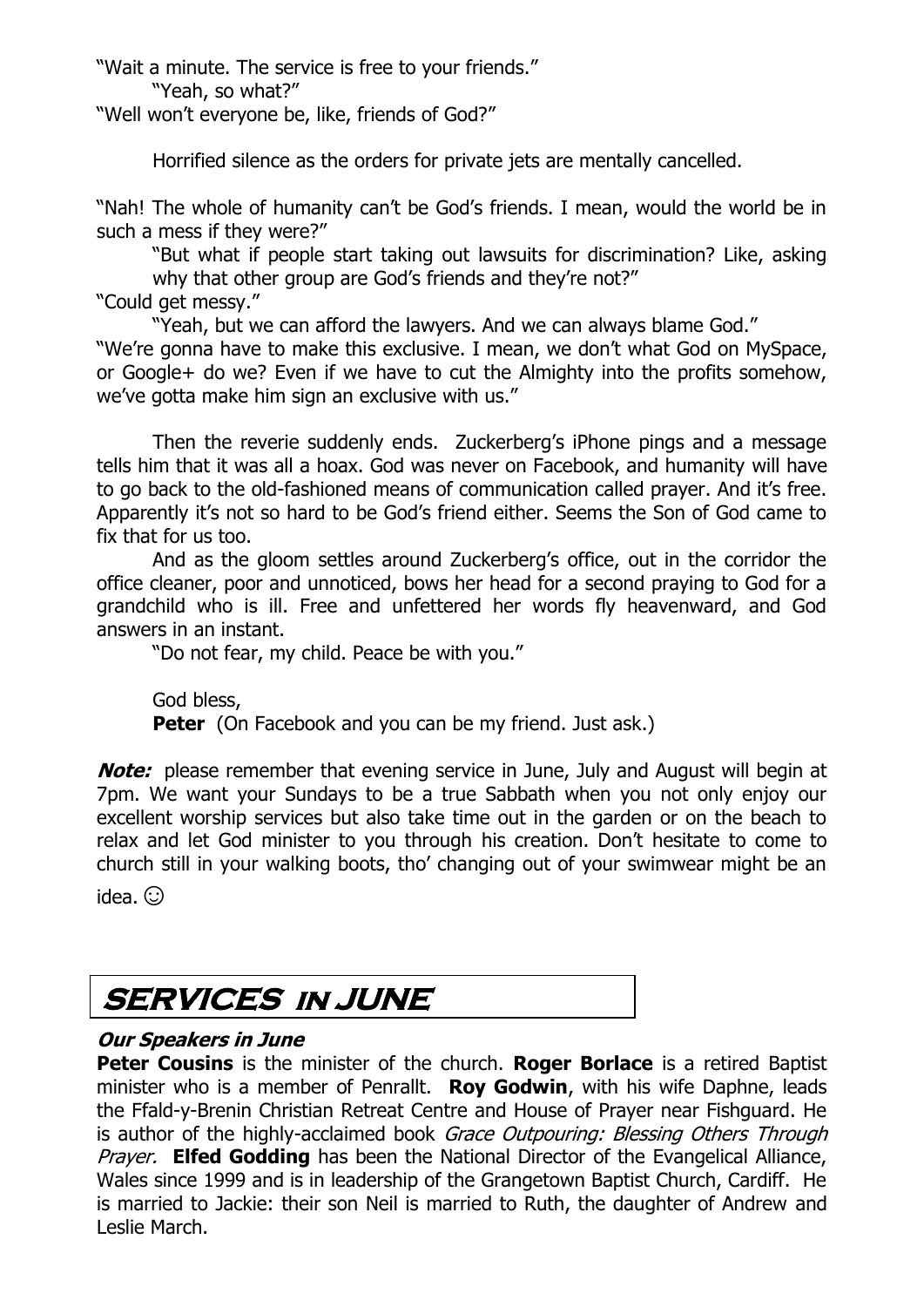| June 2<br>10.30am<br>2.15pm<br>7.00pm | Speaker: Roy Godwin<br>Service at Bontnewydd<br><b>Communion Service.</b><br>Speaker: Elfed Godding                                                                                           | <b>Evening Services in June</b><br>A reminder that we hold our evening<br>services at 7pm in June, July and August<br>to allow you to enjoy the summer light<br>and weather. |                              |
|---------------------------------------|-----------------------------------------------------------------------------------------------------------------------------------------------------------------------------------------------|------------------------------------------------------------------------------------------------------------------------------------------------------------------------------|------------------------------|
| June 9<br>10.30am<br>7.00pm           | Baptismal Service. Speaker: Roger Borlace<br><b>forgiving? I should hope not!"</b> (v1, The Message)<br>Jacob's Burial. A sermon about bones and faith.                                       | "So what do we do? Keep on sinning so God can keep on                                                                                                                        | Romans 6<br>Genesis 50       |
| June16<br>10.30am<br>7.00pm           | Fathers' Day.<br>How to live a life that glorifies God (it isn't as difficult as you<br>might think it is!)<br>Speaker: Roger Borlace.<br>The Holy Spirit encourages us to call God 'Father'. |                                                                                                                                                                              | 1 Peter 4:7-11<br>Rom.8:1-17 |
| June 23<br>10.30am<br>7.00pm          | Preaching at your own funeral<br>Having a Good Moan. Hello Magazine 1,000BC Edition Psalm 12                                                                                                  |                                                                                                                                                                              | 1 Peter 4:12-19              |
| June 30<br>10.30am<br>7.00pm          | Communion Service Speaker: Geoff Birch<br><b>Baptismal Service</b>                                                                                                                            |                                                                                                                                                                              | 1 Peter 5:1-7                |

#### **CHURCH LUNCH**

We will host a church lunch on **Sunday June 2nd**. Please bring enough buffet style "finger food" for yourselves and one or two others.

# **SPECIAL DATES**

| Saturday 1         | Blessings Conference Llangefni (see below)          |                                                        |  |
|--------------------|-----------------------------------------------------|--------------------------------------------------------|--|
| <b>Monday 3</b>    |                                                     | 7.30pm Deacons' Meeting                                |  |
| <b>Tuesday 4</b>   | Rob Parsons event in Old Colwyn (see 'Noticeboard') |                                                        |  |
| <b>Wednesday 5</b> | 10.30am                                             | Men's prayer meeting followed by coffee in Options.    |  |
| <b>Saturday 8</b>  | NWEBU event in Wrexham (see below)                  |                                                        |  |
|                    | Bangor Carnival (see 'Noticeboard')                 |                                                        |  |
| <b>Monday 8</b>    |                                                     | 7.30pm HGV (Music and worship group) at Magnus' house. |  |
| <b>Saturday 22</b> | Anglesey Prayer Walk (see 'Noticeboard')            |                                                        |  |
|                    |                                                     |                                                        |  |

| Note: | The Church Members' meeting will be on <b>Monday July 1st</b> . |
|-------|-----------------------------------------------------------------|
|-------|-----------------------------------------------------------------|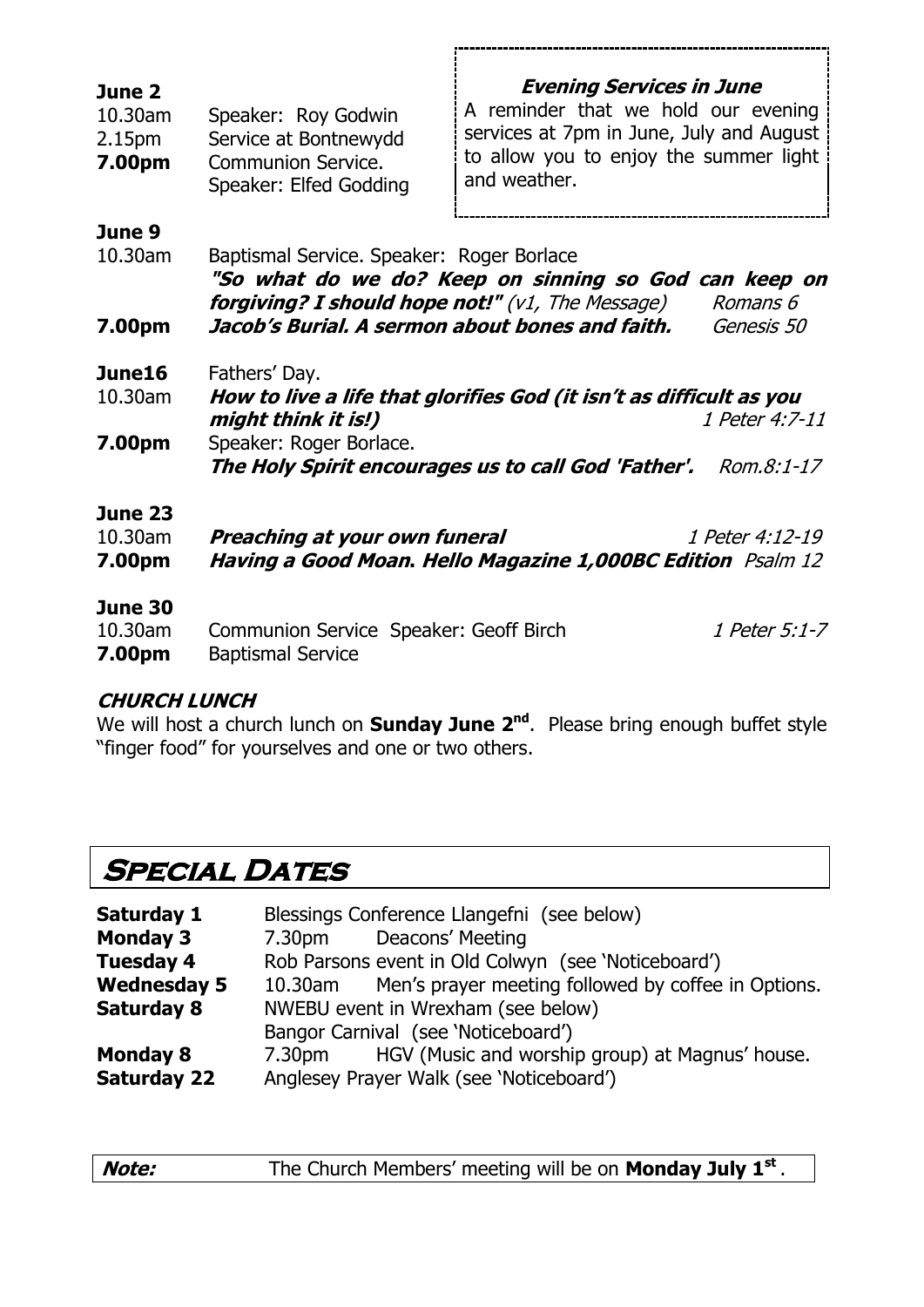# **News of People**

**Tony Mason** had just left hospital at the time of writing. We continue to pray for him and Joan. Our condolences to **Glenys Poirot** and family on the death of her mother.

We are sad to say goodbye to **Hannah Gordon-Roberts** who will be leaving at the end of this month to join Tim in Scotland. Hannah has been so heavily involved in our children's work, not least in the leadership of the crèche, that we will struggle to fill the huge gap she will leave. Thank you, Hannah, for all you have done. And of course, Natalie, Charis and Becky will be leaving also. We will miss you, but pray God's richest blessing on you all. (Please note that the crèche on Sunday mornings is now under the leadership of Kate Wheatcroft.)

#### **Margaret Griffiths** sent us this email:

"Please could you pass my thanks onto everyone at Penrallt for their support and prayers over the last few years. I will write a formal response to the church in due course."

#### **Children's Birthdays in June:**

**20th:** Bradley Jones; **28th:** Ben Mitchell

## **Weekdays**

#### **Please check with the contact people when there are meetings this month.**   $HG = Home$  Group

| <b>Day</b> | <b>Time</b>          | <b>Details</b>                          | <b>Contacts</b>                                        |
|------------|----------------------|-----------------------------------------|--------------------------------------------------------|
| <b>Tue</b> | 8.00pm               | HG, Nilgiri                             | Joan Beer (353874)                                     |
| <b>Tue</b> | 7.30pm               | HG, Tyddyn Isaf, Menai<br><b>Bridge</b> | <b>Magnus Forrester-Barker</b><br>(717570)             |
| <b>Wed</b> | 10.30am              | Men's Prayer Meeting                    | Peter Cousins (353878)                                 |
| Wed        | 2.00 <sub>pm</sub>   | Carers' Home Group                      | Carol Morris (208407)                                  |
| <b>Wed</b> | 7.30pm               | HG, The Nomads                          | Jess & Seamus Adams (421185)<br>Susan Cousins (353878) |
| <b>Wed</b> | 7.30pm               | HG, Bethesda                            | Jon & Deb Stammers (602868)                            |
| <b>Wed</b> | 7.30pm               | HG, Penchwintan Road                    | David McCormack (07725 028074)                         |
| <b>Wed</b> | 8.00pm               | HG, Grŵp Cymraeg                        | Owen & Nia Lloyd Evans (352634)                        |
| Thu        | 10.30am              | Post-Alpha Bible Study                  | Sue & Lawrence Moss (713793)                           |
| Thu        | 7.30pm               | HG, Llanfairpwll                        | Sue & Lawrence Moss (713793)                           |
| Fri        | 10.30am<br>- noon    | <b>Cheeky Monkeys</b>                   | Joan Rymer (713003)                                    |
| Fri        | $10.30 -$<br>12.30pm | HG, 6 Maes y Dref                       | Anne Collis (353173)<br>anne@collis66.freeserve.co.uk  |
| <b>Sat</b> | 8.30am               | <b>Prayer Meeting</b>                   |                                                        |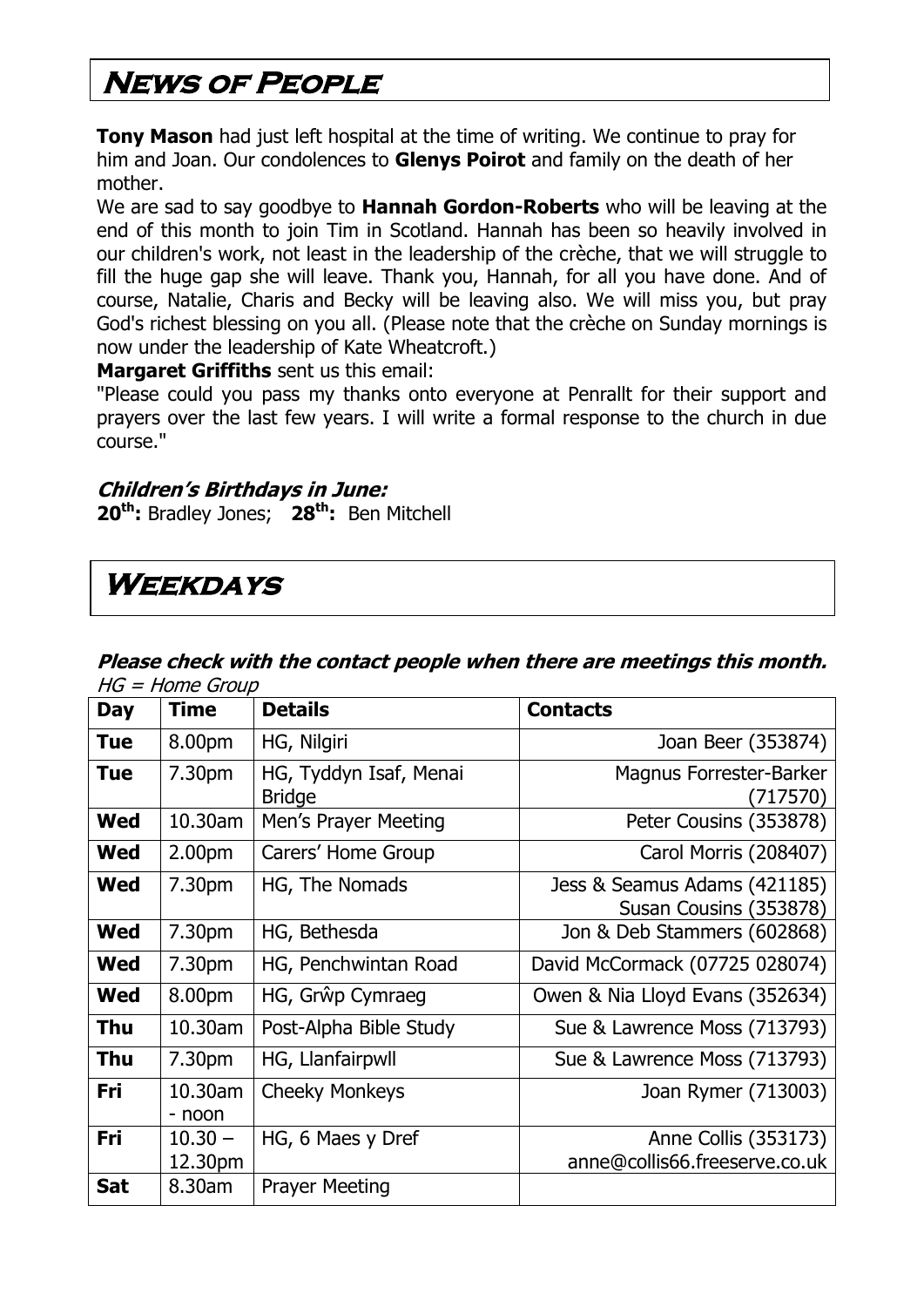### **Noticeboard**

# **Blessings Conference Saturday 1 June, 10.00am-4.00pm**

Held in Llangefni, This is a study day on the principle of blessing others, led by Roy Godwin. More details are available on the church noticeboard in the porch. Please note that you need to pre-register for this study day. Forms are on the noticeboard.

#### **The Rob Parsons Event Tuesday 4 June 7.30 – 10.00pm Getting Your Kids Through Church Without Them Hating God** This event is led by Rob Parsons and Gavin Calver. It wil be held at the Sure Hope Church, Old Colwyn. To purchase tickets (£5) visit the website <http://www.gettingyourkidsthroughchurch.org.uk/tour/events-and-booking-1>

- **Men's Prayer Meeting Wednesday 5 June 10.30am** The men will meet for prayer as usual, followed by coffee in Options.
- **North Wales English Baptist Union Saturday 8 June, 10:30- 4:00pm** The NWEBU will be hosting its AGM and Spring meeting in Chester Street Baptist Church, Wrexham. Meet at 10am for coffee. Peter will give you a lift if you wish to go (bring a packed lunch).

#### **Bangor Carnival Saturday 8 June**

You will enjoy it even more if you do some volunteering (Seriously! It's fun.). Spend an hour or two of the day helping to make the event a success. Offer your services to Bryan Collis asap.

### **Walking Group Tuesday 18 June 10.30am**

Meet outside Debenhams in Bangor at 10:30, and walk to Caernarfon via the Botanic Garden woods along the Menai Strait to Britannia Bridge, then on to Parc Menai, through the estate to Felinheli, and then along the cycle track to Caernarfon. It's a flat, easy walk which takes about 6 hours. Anyone who doesn't have enough time can get a bus back to Bangor at various points. If it's a fine day strong sandals will be sufficient. Walkers are advised to bring a picnic and money for the café. Arranged by Freda M. Birchall 01248 371316

### **Anglesey Prayer Walk / Taith Weddi Môn Saturday 22 June**

Christians from all denominations will be walking around the Anglesey coastal path and praying for the Island. The walk is divided into 12 sections so you can choose which one you want to do. There are also prayer gatherings for those whose mobility does not allow them to walk the path. Get your details and register on [https://www.facebook.com/prayerwalkmon.](https://www.facebook.com/prayerwalkmon)

### **A Very Rewarding Experience!**

We are looking for families or single people with a spare room to host students for 12 days at a time. The last group is of university students who will stay for three and a half weeks. There are 5 groups this summer starting at **the end of June.** Remuneration £100 per week, pro rata. For more information please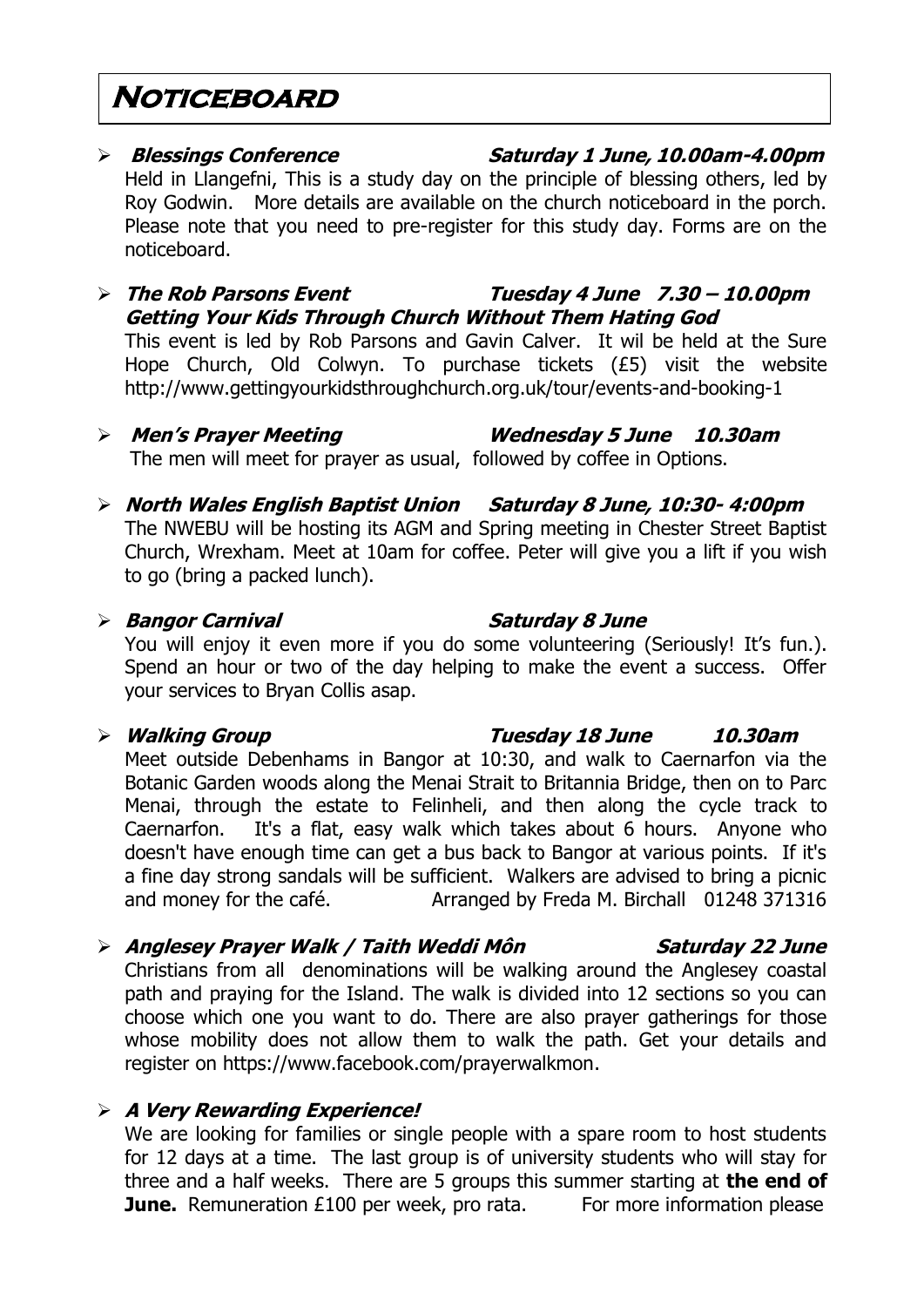contact Penelope Williams on 01248 362 4759 (work), 670 465 (evenings and weekends) or at church.

#### **Penrallt on Facebook**

120 people are signed up to Penrallt's Facebook site. Join us.

#### **Homeless in Bangor**

Please do not give money directly to the homeless in Upper Bangor. We have found in the past that it has encouraged aggressive begging on the church premises by people who have a history of violence. You will find brown envelopes in the porch to put your gift in. This will buy vouchers which are distributed to the homeless by the Cathedral via St Mary's Shelter.

#### **The Prayer Room**…

…is open before and after the service for quiet prayer. Penrallt is a place of prayer, so make use of this sacred space.

#### **Pray for Penrallt Every Day**

Sign up to receive our prayer diary by e-mail every Monday morning by sending your request to: [office@penrallt.org.](mailto:office@penrallt.org)

If you have some subject for prayer, either send it in by e-mail, or fill in one of the pink cards, which are available in the porch, and place it in the visitors' cards box or give it to Peter or Magnus.

#### **Pastoral Help**

If you have pastoral concerns please contact Peter or one of the other members of the Pastoral Care team.

Pat Borlace 713146, Judy Stammers 364394 Geoff Moore 410582 Susan Cousins 353878 Helen Thomas 600174

#### **Deadline for next month's newsletter** Sunday 23 June

Please send information to Gwyneth ([gwyneth@brindley-wales.com](mailto:gwyneth@brindley-wales.com) or 352682)